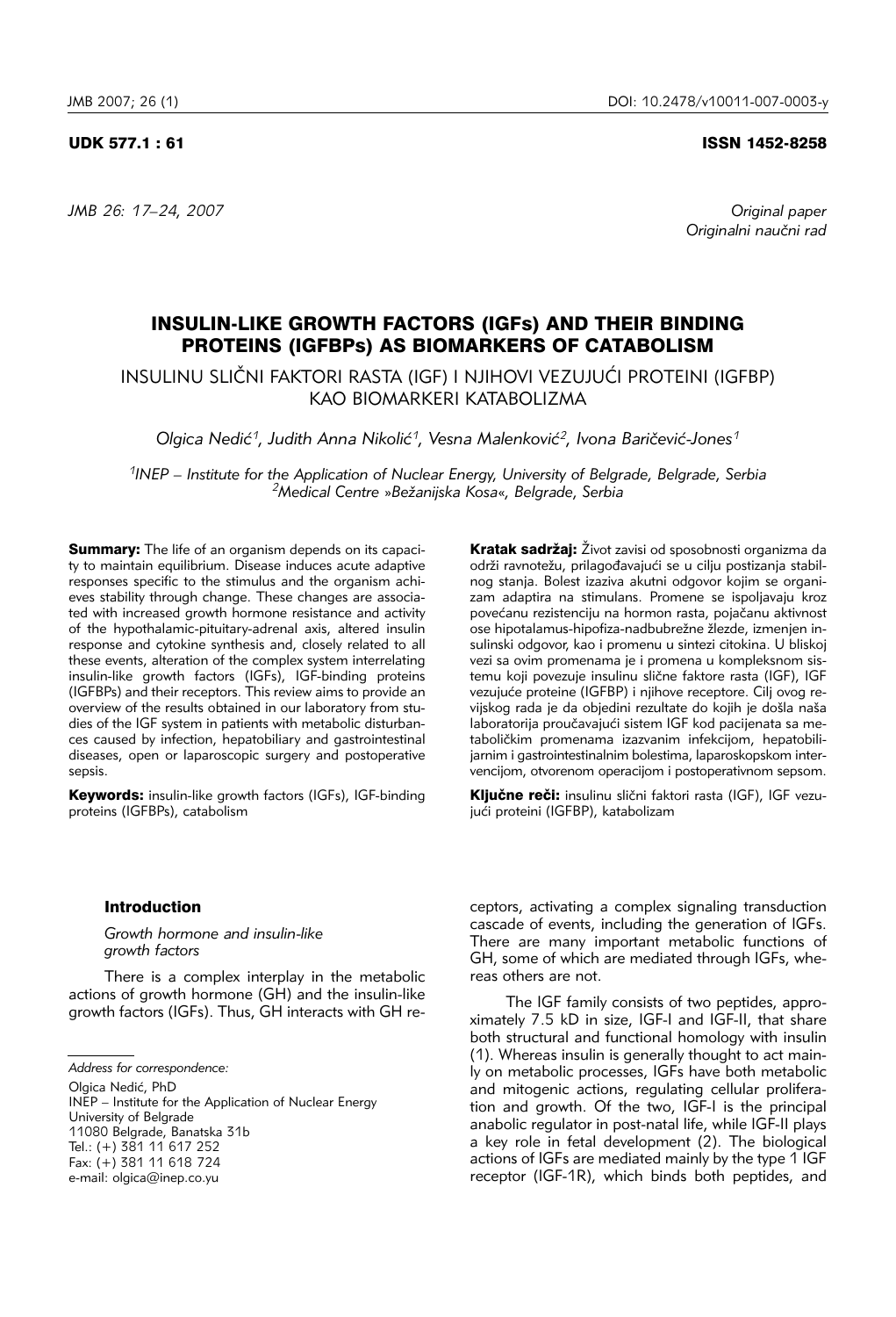the IGF-II/cation-independent mannose-6-phosphate receptor (IGF-2R) that strongly binds only IGF-II (3). When bound to this receptor, which has no known signal transduction function, IGF-II is internalised and degraded. The IGF-1R is a member of the tyrosine kinase receptor family.

As it is a protein-anabolic hormone, GH action usually leads to a significant increase in nitrogen retention and protein synthesis and a decrease in protein breakdown. The available data suggest that IGFs mediate the protein-anabolic actions of GH in man as they have similar pathways for enhancing protein anabolism (4).

Human adipocytes express GH receptors and GH has significant effects on fat metabolism. Thus, GH has been shown to decrease lipoprotein lipase activity, diminishing the flux of free fatty acids to the adipocytes, leading to a favourable lipid profile and reducing adiposity. IGF-I does not mediate the effects of GH on lipid/lipolysis and there are no functional IGF-1R in adipocytes (1).

In infancy GH is essential for normal glucose homeostasis and hepatic glucose production, but this critical role is markedly diminished in adults. The mechanisms that regulate the transition are poorly understood. However, IGF-I has very different effects on carbohydrate metabolism. These insulin-like actions of IGF-I are mediated mainly through IGF-1R, but IGF-I can also activate the insulin receptor, causing hypoglycaemia, although IGF-I has only 7.5 % equipotency with insulin (5). In general, IGF-I administration results in improved insulin sensitivity. Although the metabolic consequences of altered GH and IGF-I levels on insulin sensitivity and actions are known, the sequence of molecular events has not been clarified yet. Nevertheless, it has been demonstrated that at certain post-receptor levels the signals of GH and its main mediator, IGF-I, converge with that of insulin.

# *IGF*-*binding proteins and IGF/IGFBP complexes*

Unlike insulin, the IGFs are bound with high affinity (Kd ~ 10<sup>–10</sup> mol/L) to a family of six specific binding proteins, IGFBP-1 to -6 (6). Like the IGFs, the IGFBPs are produced in a variety of tissues and found in physiological fluids. All six IGFBPs form binary complexes with IGFs (40–50 kD), but IGFBP-3 and –5 also form ternary complexes (150 kD), together with an acid-labile subunit (ALS) produced in the liver. The synthesis of many IGFBPs, particularly IGFBP-3, and ALS is enhanced by GH. IGFBPs modulate (potentiate or inhibit) the growth-promoting and metabolic actions of IGFs but may have independent actions, e.g. platelet and nuclear uptake of IGFBP-3 which also has a glycosaminoglycan (heparin) binding site.

The tissue in which IGF-I expression normally correlates most closely and positively with GH levels is the liver. However, fasting induces a state of GH resistance characterised by GH hypersecretion and low circulating IGF-I levels (7). Fasting may also decrease the concentration of free IGF-I more rapidly by increasing the concentration of certain IGFBPs. Free IGF-I accounts for a minor fraction (less than 1 %) of the total circulating IGF-I, but only this form of IGF-I can elicit effects through IGF-1R. There are several studies indicating the importance of free versus total IGF-I for both short-term metabolic changes (during glucose tolerance testing) and long-term steady-state changes (linear growth). The specific IGFBPs directly regulate the amount of free IGF-I.

#### *IGFBP-3 as regulator of IGF bioavailability*

In healthy persons, about 90 % of the circulating IGFs are tightly bound to IGFBP-3, in a ternary complex. This high-molecular weight complex cannot pass through the capillary barrier and is, therefore, not available to the tissues. The complex is formed in the liver and is considered to be an IGF reservoir in the blood. Thus, the serum total IGF concentration is about two orders of magnitude higher than the insulin concentration. Determination of the relative molar ratio of total IGFs and IGFBP-3 may serve as an estimation of free IGF levels (8). In healthy adults the relative molar ratio of  $IGF-I + IGF-II$  and  $IGFBP-3$  is close to 1. As the concentration of IGF-II is about three times greater than IGF-I, the molar ratio IGF-I : IGFBP-3 is approximately 0.25. This ratio is expected to be higher in persons with GH and IGF-I hypersecretion (in patients with pituitary tumors) and lower in children born small for gestational age or in persons with severe hepatic disease (liver dysfunction). The availability to the tissues of IGFs bound to IGFBP-3 can be increased by the action of various plasma proteases, as proteolysed IGFBP-3 has significantly reduced or no IGF affinity. Increased IGFBP-3 proteolytic activity was described in the serum of severely ill patients and in patients following surgery (9).

### *Metabolic regulation of IGFBP-1*

IGFBP-1 differs from the other IGFBPs in its rapid regulation according to the metabolic state of the organism. Primarily synthesised in the liver by hepatocytes, the blood level shows diurnal variation with increased release between meals and suppression following food intake (10). In its marked response to hypoglycaemia, IGFBP-1 resembles the counterregulatory hormones, glucagon and cortisol, which can enhance its synthesis. It fulfills a counterregulatory role by blocking the insulin-like activity of IGFs. Insulin potently suppresses IGFBP-1 synthesis. The IGFBP-1 level may be greatly elevated on admission to the intensive care unit, possibly reflecting a stressrelated rise in cortisol (10). Although the IGFBP-1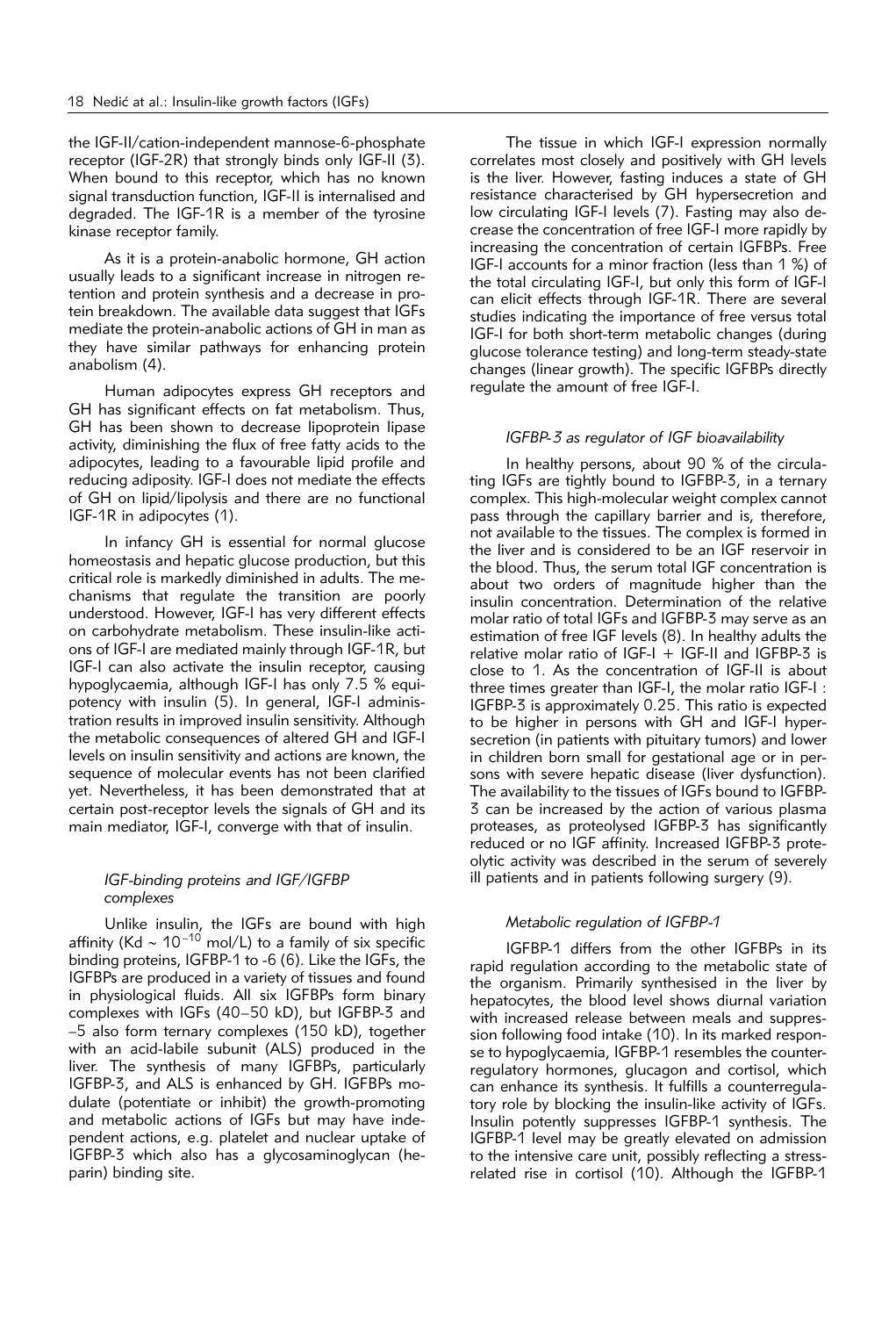response to hypoglycaemia is seen even in patients who do not show a cortisol response, patients with chronic hypercortisolism have markedly depressed serum IGFBP-1 concentrations. This suppressive effect may be secondary to cortisol-induced hyperinsulinism. IGFBP-1 elevation in acute critical illness may also be caused by the stimulatory action of cytokines. The IGF-I : IGFBP-1 ratio has been shown to correlate with the insulin : glucagon ratio in burned patients (11).

### *Other IGFBPs*

The roles of the other IGFBPs in the circulation are less well understood. IGFBP-2, generally the second most abundant specific binding protein, appears to be elevated under conditions where the total IGF-I + IGF-II concentration exceeds the capacity of IGFBP-3. The binary complexes can pass through capillary walls into the interstitial fluid, possibly making IGF more available to essential tissues. A number of disease states are characterised by elevated serum IGFBP-2 (9). Nutritional disturbances and cytokines may influence IGFBP-2 concentrations. Serum IGFBP-4 and -6 levels may also be elevated in critically ill patients. These two IGFBPs are GH-independent and their synthesis is probably regulated by a direct cytokine effect on the liver (12). In contrast, IGFBP-5 concentration is decreased in long-term critical illness (9). It is difficult to speculate on the consequences of these IGFBP changes in patients, in the absence of a complete understanding of the role of each in normal physiology. The increases in the IGFBPs that form only binary complexes with IGFs may provide a vehicle for increased IGF distribution to critical tissues. On the other hand, since most IGFBPs can impair IGF action by competing with the receptor for free IGF, their IGF uptake may serve to decrease IGF bioavailability.

Over the past decade, there has been growing awareness of the importance of the IGFs and their binding proteins in regulating growth and metabolism. Circulating concentrations of IGFs and IGFBPs change in response to the neuroendocrine and nutritional status of the organism and they are also influenced by inflammatory cytokines. Monitoring IGF-I, IGF-II, IGFBP-3 and IGFBP-1 concentrations may be informative as an index of patient responsiveness to stress. It is suggested that the levels of these substances are related to the hepatic insulin response, changes in nitrogen balance and, over the longer term, to predictiveness of the outcome. This review aims to provide an overview of the results obtained in our laboratory during studies of the IGF system in patients with metabolic disturbances. These were caused by infection, hepatobiliary and gastrointestinal diseases, open or laparoscopic surgery and postoperative sepsis.

# Results and Discussion

#### *Analytical aspects of IGF determination*

As previously stated, IGF-I is a multifunctional mitogenic peptide, the main mediator of GH anabolic action in post-natal life, while IGF-II primarily functions as a growth factor during fetal development. The physiological function of IGF-II in adult man is poorly understood, although there is evidence of its involvement in mitosis, especially in pathological conditions, like tumor growth. Circulating concentrations of IGF-I and IGF-II do not show significant diurnal, gender or seasonal variations (up to several percentage units) (13). After peaking around puberty, mean serum IGF-I concentration declines with age in both sexes, while a significant fall in IGF-II with age was detected only in women (14). Characteristic IGF concentrations vary widely between individuals. A small rise in serum IGF-I concentration from the mid-follicular to the ovulatory phase of the menstrual cycle was detected. This is most likely mediated by estradiol action on GH secretion, as the IGF system has an important autocrine/paracrine role in ovarian follicle development (15, 16).

Each physiological fluid is a complex microenvironment in which IGF molecules are bound to specific combinations of IGFBPs. Thus, analytical assays

Table I The concentrations of IGF-I, IGF-II and IGFBP-3 in patients with metabolic disturbances.

| Pathology/<br>Surgery                         | IGF-I<br>concentration<br>(mmol/L) | IGF-II<br>concentration<br>(mmol/L) | IGFBP-3<br>concentration<br>(mmol/L) |
|-----------------------------------------------|------------------------------------|-------------------------------------|--------------------------------------|
| None<br>(healthy persons)<br>$N = 81$         | $23.1 \pm 7.99$                    | $721 + 1441$                        | $114 \pm 29.5$                       |
| Liver cirrhosis<br>$N = 65$                   | $13.4 \pm 8.04^{\circ}$            | $35.6 \pm 20.54c$                   |                                      |
| Liver cyst(s)<br>$N = 143$                    | $14.4 \pm 6.53$ <sup>c</sup>       | $66.0 \pm 21.05a$                   |                                      |
| Trichinellosis<br>$N = 20$                    | $18.4 \pm 4.98$ <sup>a</sup>       | $67.6 \pm 16.10$                    |                                      |
| Gastrointestinal<br>inflammation<br>$N = 92$  | $16.1 \pm 6.40^{\circ}$            | $61.3 \pm 15.71^{\circ}$            | $63 \pm 32.9^{\circ}$                |
| Helicobacter<br>pylori infection<br>$N = 122$ | $13.4 \pm 4.94^{\circ}$            | $67.2 \pm 17.67$ <sup>a</sup>       |                                      |
| Gastric tumors<br>$N = 25$                    | $15.0 \pm 4.88^{\circ}$            | $65.9 \pm 3.12$ <sup>a</sup>        | $88 \pm 8.9^{\circ}$                 |
| Postoperative<br>sepsis<br>$N = 25$           | $7.3 \pm 3.56^{d}$                 | $69.0 \pm 14.55$                    | $58 \pm 19.1$ <sup>c</sup>           |
| Cholecystitis<br>$N = 30$                     | $12.4 \pm 5.81^{\circ}$            | $60.6 \pm 15.00^{\circ}$            | $85 \pm 20.4^{\rm b}$                |

Data are shown as mean value  $\pm$  SD. Statistically significant difference between healthy subjects and patients at  $p < 0.05(a)$ ,  $p < 0.005(b)$ ,  $p < 0.0005(c)$  and  $p < 0.00005(d)$ , respectively.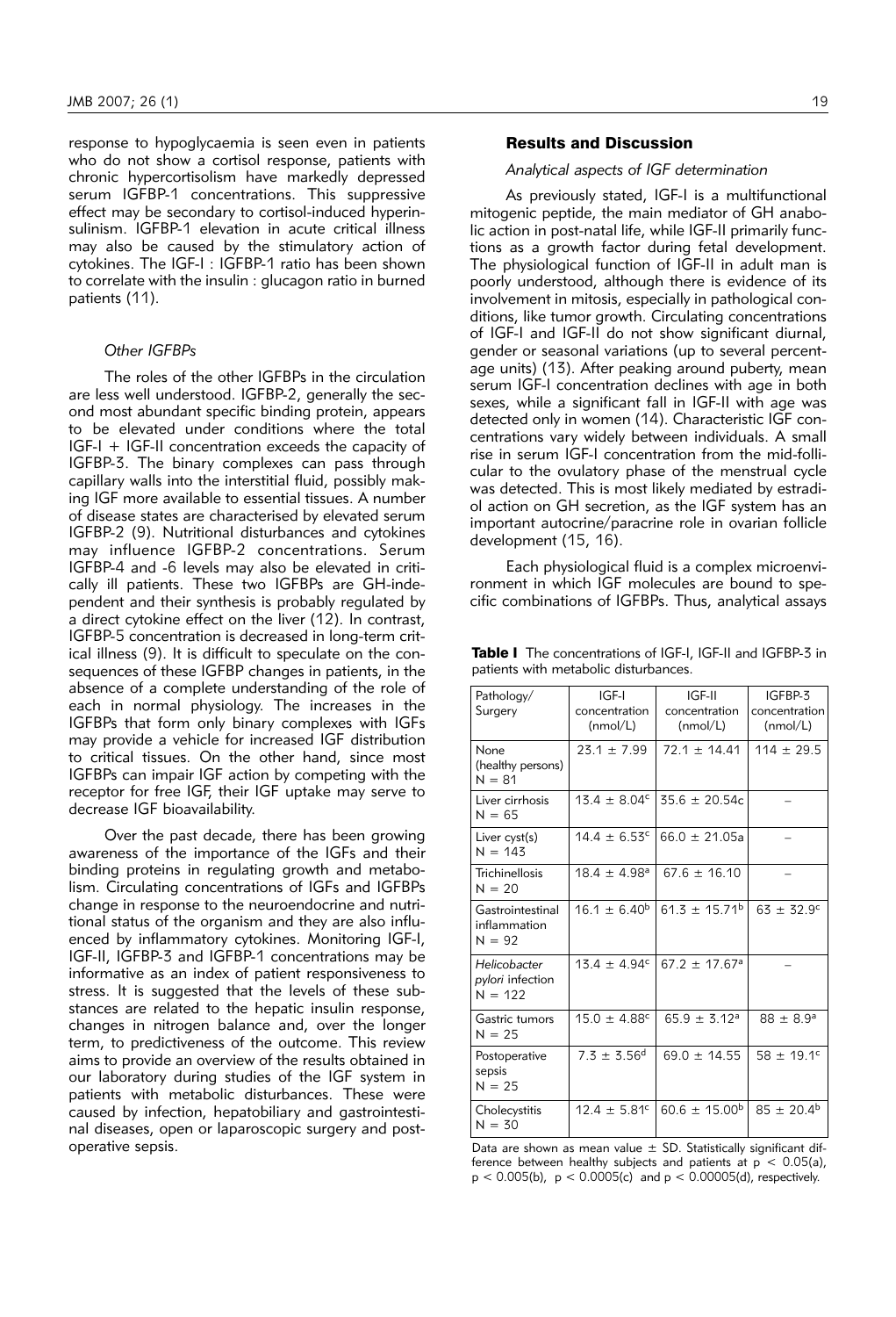for IGFs must take into account the profile of IGFBPs in each physiological milieu and the methods primarily designed for serum need adaptation for other samples, such as urine (17), milk (18) and seminal plasma (19).

In our laboratory, serum concentrations of IGF-I and IGF-II were measured by radioimmunoassay (RIA-IGF-I and RIA-IGF-II, INEP, Belgrade, Serbia) (20, 21). We have performed several studies that included patients with metabolic disturbances caused by different pathologies. An overview of the results is presented in *Table I*. Numerical data are expressed as the mean value and standard deviation (SD). Differences between the groups were analysed by the nonparametric Mann-Whitney U test.

# *IGFs and liver cirrhosis*

More than 15 years ago, it was shown that peripheral serum concentrations of IGF-I and IGF-II decrease in liver diseases. Since then, investigations have been made on the possibility of using serum IGF-I levels as an early marker of liver dysfunction and/or predictor of survival in patients with cirrhosis. IGF-II has largely been ignored, even though earlier data suggested that differentiation of normal from pathological values might be more clear for IGF-II than for IGF-I. We conducted an investigation on a group of patients in order to evaluate the relevance of IGF-I and IGF-II determination in staging liver cirrhosis (22). The etiology of cirrhosis was recognised as chronic viral infection, excessive alcohol consumption, Wilson's disease, autoimmune and as of unknown origin. Serum levels of both peptides were found to be lower in patients than in age-matched healthy subjects. No correlation between disease severity (Child score) and serum IGF-I was observed, while IGF-II concentrations were correlated with Child score, suggesting that serum IGF-II concentrations may reflect compromised hepatic function more closely than IGF-I.

# *IGFs and parasitic infections*

Pathophysiological cellular changes and physical obstruction due to increasing mass of a cyst may also compromise liver function. Cysts may be of different origin, affecting hepatic metabolism in various ways and to different degrees. Liver cysts in the adult can be classified as developmental, neoplastic, inflammatory, hydatid or miscellaneous (23). The patients involved in our study were divided into three groups according to the immuno-chemical reaction of their sera towards *Echinococcus granulosus* protoscoleces (24). Group I comprised samples that were typically sero-positive, confirming that *E. granulosus* was responsible for the cyst formation. Sera in group II exhibited specific immunofluorescent staining only on the protoscolex tegument. Thus they recognised

antigens that are common for *E. granulosus* and other cross-reactive pathologies. Such cross-reactivity was shown in cases of non-cestode parasitic infections and malignancies (25). The third group of patients included subjects that did not react with *E. granulosus* antigens. IGF-I and IGF-II concentrations in patients with liver cysts were significantly lower than in healthy individuals of similar age and the fall was not sex-associated. The overall mean concentrations of IGF-I and IGF-II were similar whether the cysts were caused by *E. granulosus*, or cross-reactive pathologies, or arose from another origin.

Parasitic infections that affect the gastrointestinal or hepatobiliary tract induce metabolic changes that may vary depending on the parasite species, mode of acquirement, the way the parasite spreads in the host, its life cycle, expression, immunological response and the effects it causes. The response of the host to parasite invasion can produce more serious disease than the parasite itself. In addition to patients with echinococcosis, IGFs were examined in patients with trichinellosis and toxoplasmosis (26). It was found that infection with *Trichinella spiralis* led to a reduction in serum IGF-I concentration, while neither this parasite nor *Toxoplasma gondii* affected the level of IGF-II. In the subjects with trichinellosis, combined effects of inadequate nutrition and the immunological response probably occurred. Toxoplasmosis, although most often acquired via the gastrointestinal tract, did not seem to influence metabolic pathways involving IGF molecules.

### *IGFs and gastrointestinal inflammations*

Gastrointestinal inflammations are immunologically mediated inflammatory diseases that are characterised by chronic inflammation with periods of clinical remission and reactivation (27). In most cases they include mucosal damage, epithelial cell destruction and ulceration, although in some cases they may develop towards tumors. Remission of symptoms in these patients includes repair and regeneration of damaged mucosa, so growth factors should be involved in mucosal regeneration. The patients included in our study had gastrointestinal inflammations of different etiology: Crohn's disease, colitis ulcerosa, gastritis, duodenitis errosiva, gastrointestinal candidiasis, rotaviral enteritis, adenoviral enteritis and several cases had inflammation of unknown cause (28).

The results showed that serum concentrations of IGFs in these patients were reduced compared to healthy subjects. Subgroups of patients were further analysed according to their primary diagnosis. IGF-I concentrations were significantly lower in all subgroups, whereas only patients with colitis ulcerosa, rotaviral and adenoviral enteritis and candidiasis had significantly decreased IGF-II (28, 29). A detailed statistical analysis demonstrated that the different stages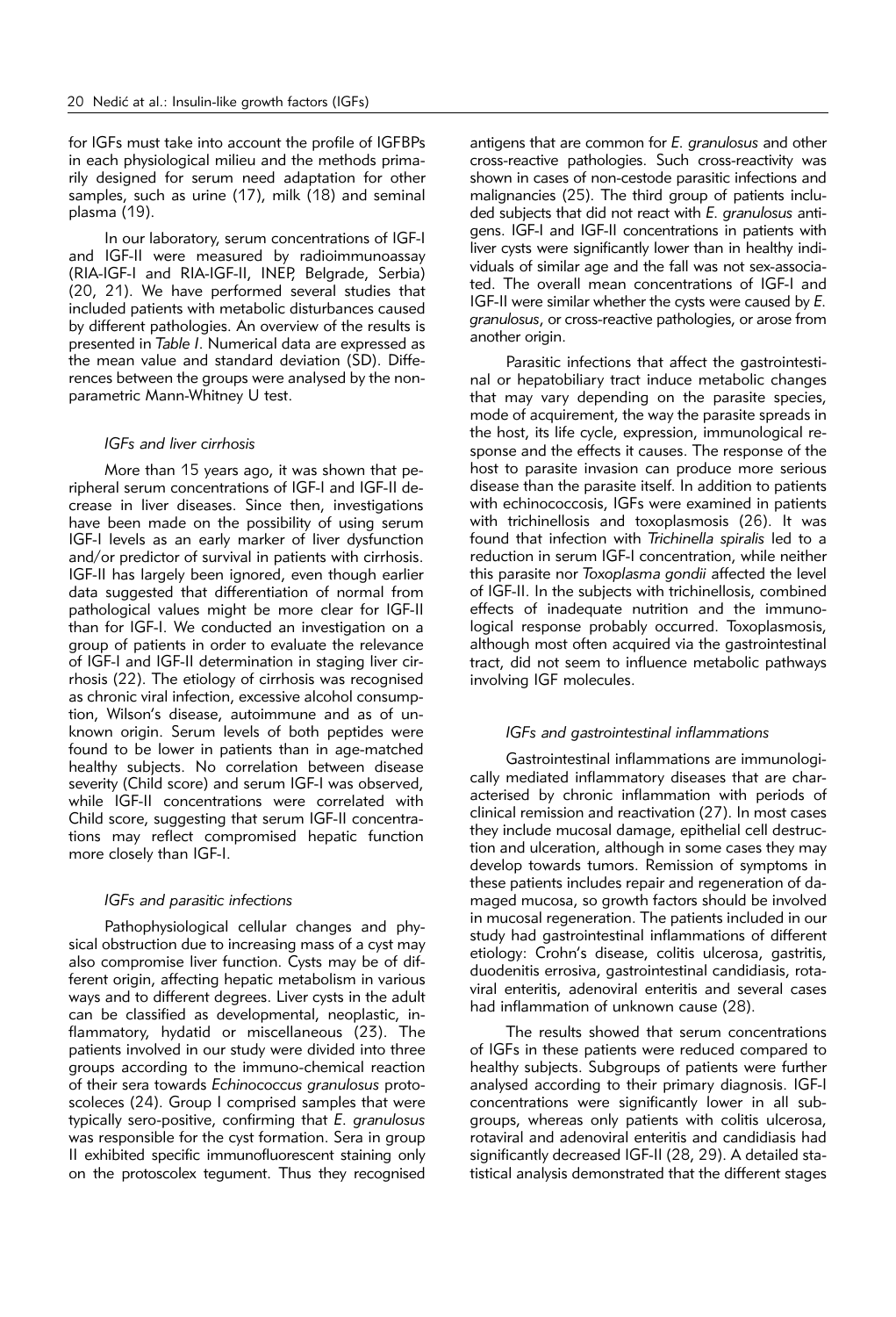of gastrointestinal inflammation (categorised after endoscopy into stages 1, 2 and 3) showed no correlation with the changes in concentrations of the IGFs. Furthermore, it was not possible to establish any correlation between the intensity of the humoral immune response (i.e. serum antibody titer in the case of infection) and the concentrations of the IGFs. Serum cortisol concentration was significantly increased in the patients. No correlation between IGF-I or IGF-II concentration and the concentration of cortisol was found when the patients were analysed as one group. When the patients with the same etiology of the disorder were grouped separately, the IGF-I and cortisol concentrations exhibited a significant negative correlation in patients with Crohn's disease.

Gastritis is most often caused by spontaneous infection with the bacterium *Helicobacter pylori*. We investigated the IGF system in persons infected with *H. pylori* (diagnosed by endoscopy) and compared a group of patients having anti-*H. pylori* antibodies in their circulation with a group of individuals that were sero-negative (30). Both IGF-I and IGF-II concentrations were lower, and the concentration of cortisol higher than normal in these patients, regardless of the presence of specific antibodies in their circulation.

# *IGFs and gastric tumors*

In a separate study, patients diagnosed with malignant gastric tumors were examined. All patients underwent open surgery and later suffered from postoperative sepsis. In 90% of the patients abdominal sepsis was diagnosed due to diffuse peritonitis caused by Gram positive cocci from the *Enterobacteriaceae* family, while urosepsis caused by *Escherichia coli* was diagnosed in the rest. The whole study was performed in order to obtain a complete picture of how the IGF system was affected successively by the three aforementioned conditions: primary disease, open surgery and sepsis.

The values for serum IGF-I and IGF-II in patients 24 h before surgery were significantly lower than those in healthy subjects. No difference between this stage and that 24 h after surgery was found, while post-operative sepsis induced a further reduction in IGF-I level. This decrease in serum IGF-I correlated with an increase in urinary IGF-I. Serum cortisol in patients before operation was significantly greater than in healthy subjects and sepsis led to an additional increase of cortisol in serum, as well as in urine. There was a negative correlation between serum cortisol and IGF-I. Glucose and insulin levels remained unchanged through all the stages of the study. Both serum albumin and total protein concentrations were significantly decreased in septic patients. However, the concentration of serum IgG did not alter, eliminating IgG, the second most abundant protein, as a participant in the alteration of total protein concentration.

#### *IGFs and cholecystitis*

The current view is that laparoscopy is a technique that is safer, less invasive and equally effective compared to traditional open surgery techniques. We performed a study on the influence of cholecystitis and laparoscopy on the IGF system (31). The results demonstrated that cholecystitis caused significant decrease in the concentrations of both IGF-I and IGF-II, but laparoscopy did not induce further changes. Two types of anaesthesia, balanced inhalatory (Sevoflurane) and intravenous (neuroleptic anaesthesia), administered to patients during laparoscopic cholecystectomy, were compared and contrasted. No difference between the two patient groups was found.

#### *Analytical aspects of IGFBP determination*

Native non-glycosylated IGFBP-3 has a molecular mass of 29 kD (32). There are three N-glycosylation sites (Asn-X-Ser/Thr) located at Asn<sup>89</sup>, Asn<sup>109</sup> and Asn<sup>172</sup> (4, 4.5 and 5kD, respectively). In the circulation, IGFBP-3 exists as two glycoforms, the 40 kD glycoform with two occupied N-glycosylation sites and the 45 kD glycoform with the third variably glycosylated asparagine residue. IGFBP-3 can also be phosphorylated at  $\text{Ser}^{111}$  and  $\text{Ser}^{113}$ . While this has no effect on IGF-binding, binding to ALS is inhibited and phospho-IGFBP-3 is resistant to certain proteases (33).

Native IGFBP-1 has a molecular mass of 25 kD but is present in the normal circulation as a single highly phosphorylated isoform (34). While phosphorylation has no effect on IGF-II binding, it greatly increases the affinity of IGFBP-1 for IGF-I to a level significantly higher than that of IGFBP-3, the large normally saturated IGF reservoir. IGFBP-1 may function independently of the IGFs through its RGD sequence by inhibiting fibronectin binding to alpha5beta1 integrin. It has been identified as a possible hepatic survival factor by suppression of apoptotic and necrotic pathways induced during acute liver injury (35).

Thus, a variety of pathological conditions characterised by increased catabolism may affect the IGFBP-3 and IGFBP-1 in the circulation. As stated before, the roles of other IGFBPs in the circulation are less well understood. In our studies, we investigated the influence of the above-mentioned pathologies on the concentration and structure of some IGFBPs.

Large prospective studies have identified high levels of serum IGF-I and low levels of serum IGFBP-3 as risk factors in the development of prostate, colorectal and breast cancer. However, other studies considering breast and prostate cancer have given conflicting results, i.e. the level of IGFBP-3 is decreased, increased or unchanged (36). Some of these contradictions probably result from different techniques for IGFBP-3 measurement. Some commercial kits determine total IGFBP-3 (including fragments), whereas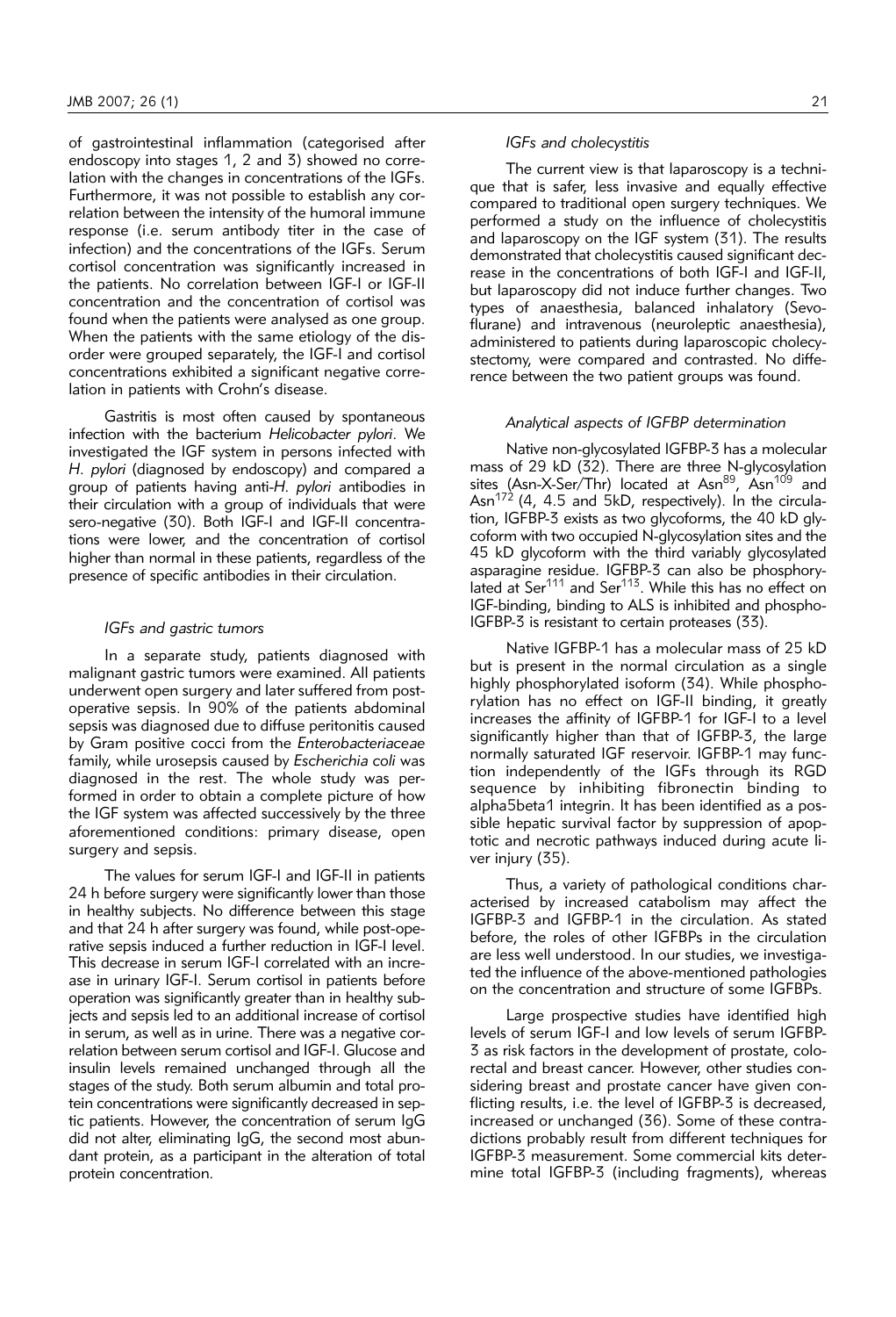others measure intact (IGF-binding) IGFBP-3. In order to validate the exactness and usefulness of the information about the serum concentration of IGFBP-3, we analysed several aspects of IGFBP-3 determination (37). Since alterations in IGFBP-3 concentration may also be accompanied by changes in its carbohydrate content, the presence of certain sugars in the carbohydrate moiety of IGFBP-3 was examined, using lectin-affinity chromatography, lectin electrophoresis and a solid-phase lectin-binding assay. The glycosylation pattern may affect the susceptibility of IGFBP-3 to proteolysis and, subsequently, its amount and function.

The IGFBP-3 concentration was measured by an immunoradiometric assay (IRMA-IGFBP-3, INEP, Belgrade, Serbia) (37). An overview of the results for IGFBP-3 obtained in specific groups of patients is presented in *Table I*. As for IGF-I and IGF-II, numerical data are expressed as the mean value and SD. Differences between the groups were analysed by the nonparametric Mann-Whitney U test. An immunoradiometric assay for the determination of IGFBP-1 (IRMA-IGFBP-1, INEP, Belgrade, Serbia) has just been formulated and investigations on IGFBP-1 concentrations in patients' samples are currently being conducted.

IGF-binding proteins in serum were also analysed by ligand and immunoblotting, after SDS electrophoresis and transfer to nitrocellulose membranes (28). Immunoblotting offers information on the degree of IGFBP proteolysis, type of fragmentation and the relative ratio of specific fragments to intact molecules. In addition, the relative ratio of the two characteristic intact IGFBP-3 isoforms can be evaluated. Occasionally, a peculiar molecular species (modified by disease) may be found. In one such serum (from a patient with a gastric tumor treated by surgery, who then acquired sepsis) we detected an anti-IGFBP-3 antibody reactive protein having molecular mass greater than 45 kD, suggesting structural, and possibly functional, transformation of the innate IGFBP-3 protein to an abnormal species due to illness (37).

# *IGFBPs in hepatobiliary and gastrointestinal diseases*

In patients with liver cirrhosis, liver cysts, gastrointestinal inflammation (caused by *H. pylori* infection or due to other causes), cholecystitis and gastric cancer, the amount of IGFBP-3 was found to decrease and the amounts of IGFBP-2 and IGFBP-1 to increase in the circulation (22, 24, 28–31). In cirrhosis the alteration was more pronounced with progression of the disease from stage A to C (22). In patients with gastrointestinal inflammation the amount of proteolysed IGFBP-3 fragments was similar to that in healthy individuals (28), while in patients with gastric cancer the relative amount of fragments increased, as also occurred in patients with sepsis.

Increased amounts of serum IGFBP-1, IGFBP-2 and IGFBP-4 were measured in patients with trichinellosis (26). No change in the levels of IGFBP-1, IGFBP-2 and IGFBP-3 due to intervention was observed in patients undergoing laparoscopic cholecystectomy or open surgery (patients with gastric cancer), but sepsis induced further reduction of IGFBP-3, while IGFBP-1, IGFBP-2 and IGFBP-4 increased several fold (31, 38).

In comparison with healthy individuals, the IGFBP-3 in patients with liver cirrhosis exhibited diminished interaction with concanavalin A, wheat-germ agglutinin and breadfruit lectin, suggesting structural changes in oligo-Man, GlcNAc and Gal carbohydrate units (39). Up to twelve charged species of IGFBP-3 have been identified (40). However, in patients with liver cysts IGFBP-3 demonstrated similar reactivity towards lectins as IGFBP-3 from healthy persons (24), suggesting that the overall structure of the saccharide moieties of IGFBP-3 was not significantly altered due to cyst formation and that physiological interactions dependent on carbohydrate recognition are, most likely, unaffected. The saccharide structure of IGFBP-3 was also conserved in patients with gastrointestinal inflammation (28).

A significant increase in the sialic acid content of IGFBP-3 was seen in patients with cholecystitis (38). Using *Sambucus nigra* agglutinin (SNA) affinity chromatography, we found increased binding of IGFBP-3 to SNA, a plant lectin specific for NeuA $\alpha \rightarrow$ 6Gal sequences. This increase in the content of terminal sialic acid may have been a consequence of increased activity of sialyltransferases. Increased sialyltransferase activity has been observed in the sera of patients with brain and thyroid cancer, as well as in patients with acute myeloid leukemia or multiple myeloma (41). A higher degree of sialylation may not be due only to increased sialyltransferase activity, but also to an increase in N-glycan branching which provides more substrate for sialylation. Furthermore, the activity of some sialidases may have been decreased. Increased sialylation of IGFBP-3 may serve to protect IGFBP-3 from rapid degradation, to prolong its halflife in the circulation and to maintain its function.

As for the IGF-I : IGFBP-3 molar ratio, it was calculated to be  $0.26 \pm 0.071$  in the reference (healthy) group of individuals,  $0.21 \pm 0.057$  in patients with gastrointestinal inflammation, 0.13 ± 0.041 in patients with gastric tumors,  $0.12 \pm 0.044$  in patients with postoperative sepsis and  $0.15 \pm 0.056$ in patients with cholecystitis. The relative amount of IGF-I obviously decreased to a greater extent than the relative amount of IGFBP-3, much of which may be occupied with IGF-II, pointing to IGF-I as the most sensitive biomarker of catabolism within the IGF-IGFBP system in the circulation.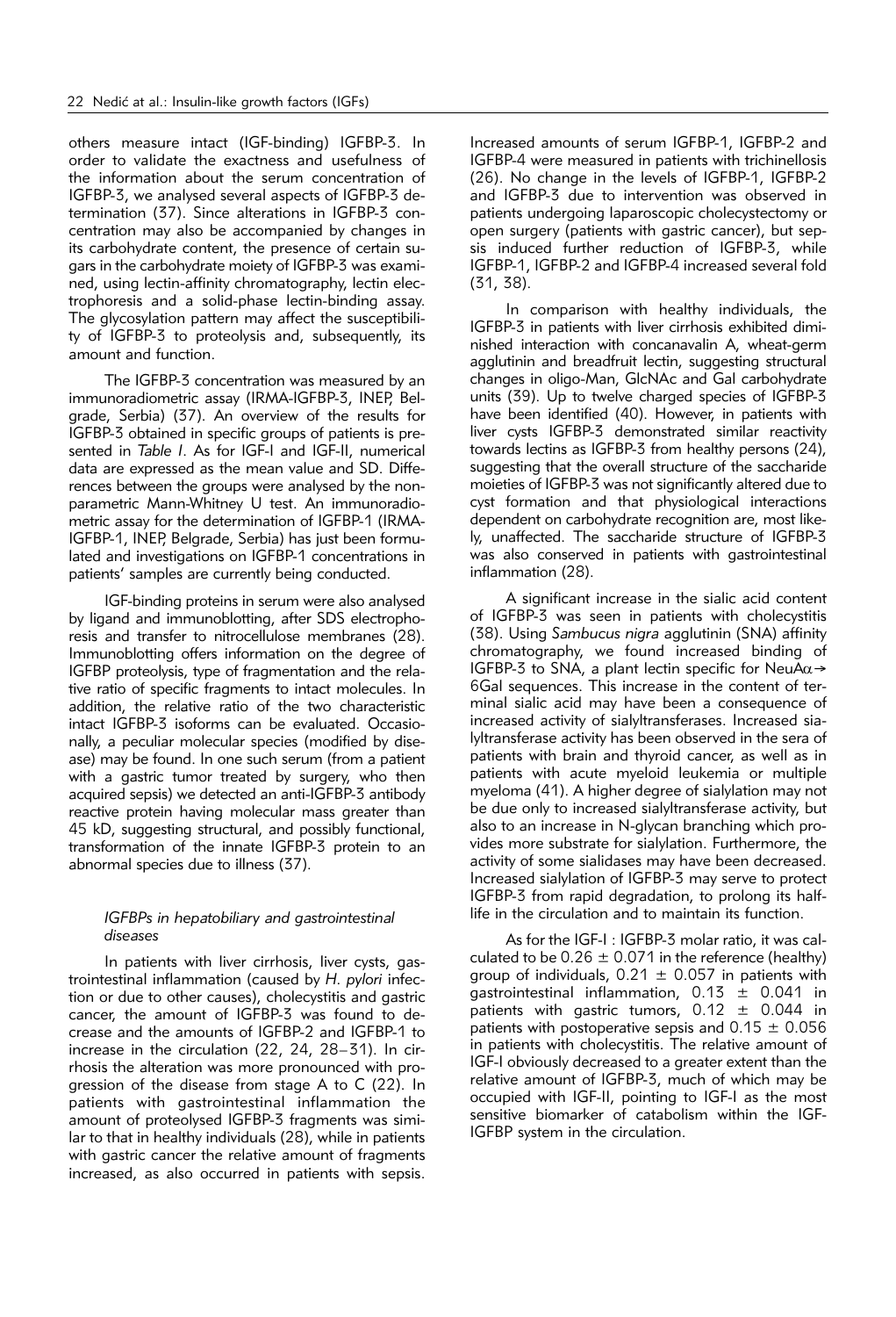# **Conclusion**

There is ample evidence that changes in the proteins of the IGF-IGFBP axis play an important role in the metabolic disturbances associated with illness. It remains to be determined whether the measurement of these proteins will provide diagnostic or pro-

#### **References**

- 1. Mauras N, Haymond MW. Are the metabolic effects of GH and IGF-I separable? Growth Horm IGF Res 2005; 15: 19–27.
- 2. O'Dell SD, Day IN. Insulin-like growth factor II (IGF-II). Int J Biochem Cell Biol 1998; 30: 767–71.
- 3. Kim JJ, Accilli D. Signaling through IGF-I and insulin receptors: where is the specificity? Growth Horm IGF Res 2002; 12: 84–90.
- 4. Kupfer SR, Underwood LE, Baxter RC, Clemmons DR. Enhancement of the anabolic effects of growth hormone and insulin-like growth factor I by use of both agents simultaneously. J Clin Invest 1993; 91: 391–6.
- 5. Rinderknecht E, Humbel RE. The amino acid sequence of human IGF-I and its structural homology with proinsulin. J Biol Chem 1978; 253: 2769–76.
- 6. Collett-Solberg PF, Cohen P. Genetics, chemistry and function of the IGF/IGFBP system. Endocrine 2000; 12: 121–36.
- 7. Butler AA, Le Roith D. Control of growth by somatotropic axis: growth hormone and the insulin-like growth factors have related and independent roles. Ann Rev Physiol 2001; 63: 141–64.
- 8. Volkl TMK, Schwobel K, Simm D, Beier C, Rohrer TR, Dorr HG. Spontaneous growth hormone secretion and IGF-I : IGFBP-3 molar ratios in children born small for gestational age (SGA). Growth Horm IGF Res 2004; 14: 455–61.
- 9. Baxter RC. Changes in the IGF IGFBP axis in critical illness. Best Pract Res Clin Endocrinol Metab 2001; 15: 421–34.
- 10. Hwang DL, Huang SP, Lan WS, Lee PDK. Elevated insulin, proinsulin and insulin-like growth factor-binding protein-1 in liver disease. Growth Horm IGF Res 2003; 13: 316–21.
- 11. Nygren J, Sammann M, Malm M, Efendic S, Hall K, Brismar K, et al. Distributed anabolic hormonal patterns in burned patients: the relation to glucagon. Clin Endocrinol 1995; 43: 491–500.
- 12. Baxter RC, Hawker FH, To C, Stewart PM, Holman SR. Thirty-day monitoring of insulin-like growth factors and their binding proteins in intensive care unit patients. Growth Horm IGF Res 1998; 8: 455–63.
- 13. Juul A. Serum levels of insulin-like growth factor I and its binding proteins in health and disease. Growth Horm IGF Res 2003; 13: 113–70.
- 14. Nikolić JA, Nedić O, Masnikosa R. Peripheral serum con-

gnostic tests of value in the management of patients suffering from severe catabolism.

*Acknowledgement:* This work was supported by the Ministry of Science and Environmental Protection of Serbia, Grant No. 143019.

centrations of insulin-like growth factors (IGF-I and IGF-II) decrease with age in healthy adults. Genetika 2000; 32: 155–65.

- 15. Nikolić JA, Nedić O, Ratković M, Masnikosa R. Alteration in serum insulin-like growth factor (IGF-I) levels during the menstrual cycle. Jugoslov Med Biohem 1998; 17: 15–20.
- 16. Moyano P, Rotwein P. Mini-review: estrogen action in the uterus and insulin-like growth factor-I. Growth Horm IGF Res 2004; 14: 431–5.
- 17. Gargosky SE, Hasegawa T, Tapanainen P, MacGillivray M, Hasegawa Y, Rosenfeld R. Urinary insulin-like growth factors (IGF) and IGF-binding proteins in normal subjects, growth hormone deficiency and renal disease. J Clin Endocrinol Metab 1993; 76: 1631–7.
- 18. Nikolić JA, Masnikosa R. Determination of insulin-like growth factors in bovine milk and colostrum by radioimmunoassay. Acta Vet Beograd 1998; 48: 115–23.
- 19. Nikolić JA, Nedić O, Mihajlović N, Baričević I. Insulin-like growth factor-I and -II and their binding proteins in human ejaculates. Jugoslov Med Biohem 2003; 22: 221–7.
- 20. Nikolić JA, Ratković M, Nedić O. Determination of insulin-like growth factor-I by radioimmunoassay. J Serb Chem Soc 1996; 61: 1149–57.
- 21. Nikolić JA, Nedić O, Masnikosa R. Determination of insulin-like growth factor-II in human serum. J Serb Chem Soc 1998 , 63: 805–15.
- 22. Nikolić JA, Todorović V, Božić M, Tošić Lj, Bulajić M, Alempijević T, et al. Serum insulin-like growth factor (IGF-II) is more closely associated with liver dysfunction than is IGF-I in patients with liver cirrhosis. Clin Chim Acta 2000; 294: 169–77.
- 23. Mortle KJ, Ros PR. Cystic focal liver lesions in the adult: differential CT and MR imaging features. Radiographics 2001; 21: 895–910.
- 24. Nedić O, Nikolić JA, Baričević I, Jovanović B, Ilić N. Insulin-like growth factors in patients with liver cysts. J Clin Lab Anal 2004; 18: 299–304.
- 25. Poretti D, Felleisen E, Grimm F, Phister M, Teuscher F, Zuercher C, et al. Differential immunodiagnosis between cystic hydatid disease and other cross-reactive pathologies. Am J Trop Med Hyg 1999; 60: 193–8.
- 26. Nedić O, Nikolić JA, Baričević I, Jovanović B, Ilić N. Insulin-like growth factors and their binding proteins in the circulation of patients with echinococcosis, trichinel-